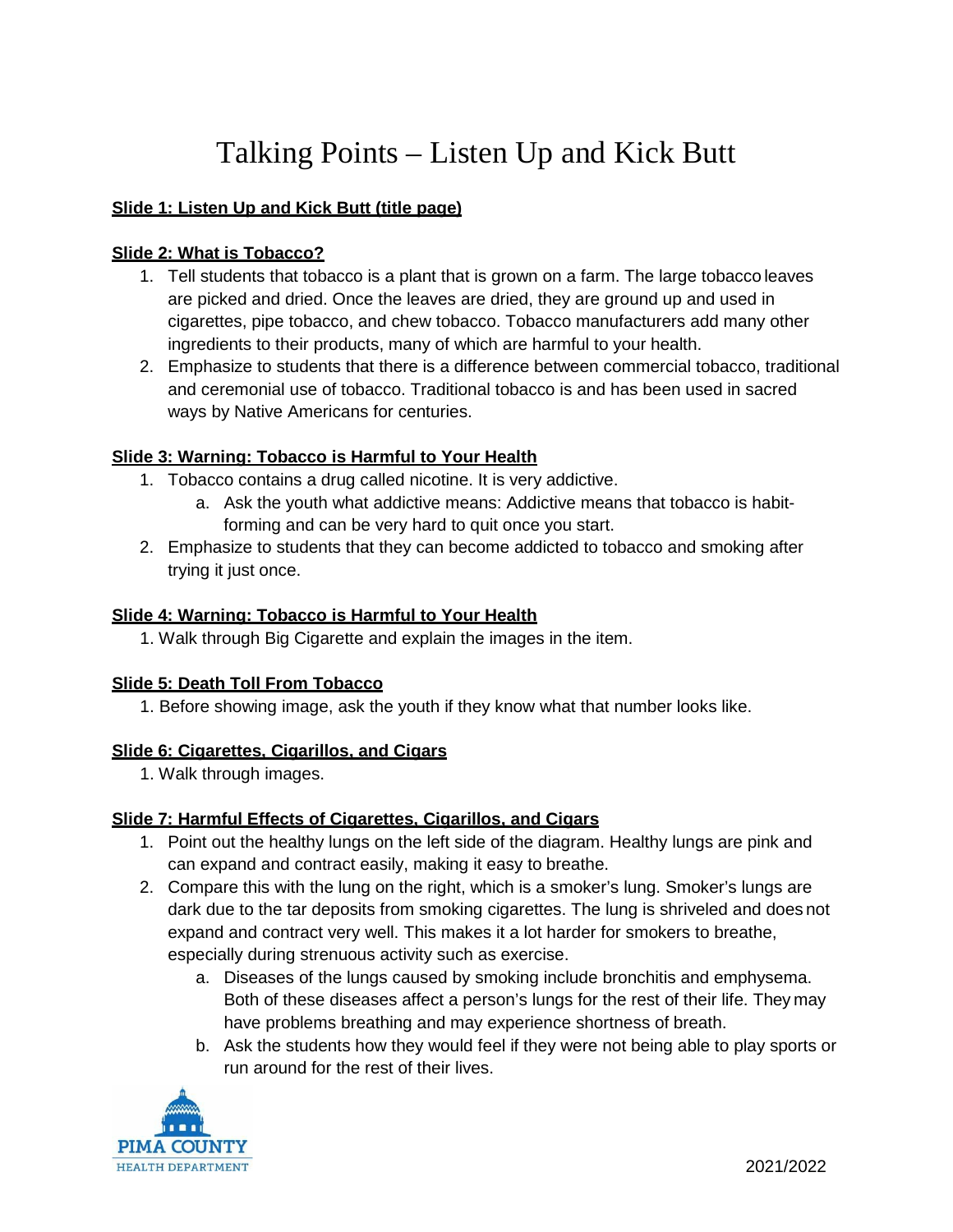- 3. Discuss the harmful effects of smoking with students. Ask them if they would avoid smoking so that they could have healthy lungs and healthy teeth and gums.
- 4. What if these pictures of the harmful effects of smoking were on cigarette packages? Ask students if they would think twice before starting smoking.

# **Slide 8: Chew, Snus, and Dissolvable Tobacco**

1. There are several forms of smokeless tobacco. Smokeless tobacco is just as dangerous and addictive as smoke tobacco.

# **Slide 9: Harmful Effects of Chew, Snus, and Dissolvable Tobacco**

- 1. Smokeless tobacco has many harmful effects.
	- a. Yellowing of teeth and brown stains on teeth.
	- b. Receding gums.
	- c. Mouth sores and gum sores.
	- d. Oral cancer including cancer of the mouth, jaw, and throat.
- 2. When cancerous tumors are removed, doctors may have to remove large sections of the jaw and throat (like the persons shown on the slide).

# **Slide 10: E-cigarettes, Vaping, and Hookah**

- 1. E-cigarettes are electric devices that heat up liquids containing nicotine, which means they can be addictive. The liquid used in e-cigarettes can contain some of the same chemicals used in cigarettes.
- 2. Mention popular types of e-cigarettes (Juuls, Sourins, etc.)

# **Slide 11: Harmful Effects of E-Cigarettes, Vaping, and Hookah**

- 1. The vapor from e-cigs and hookah may contain fewer chemicals than tobacco smoke, but the vapor is not pure water vapor. E-cigarette vapor still contains many chemicals, some of which are the same as those found in cigarette smoke.
- 2. The vapor inhaled from e-cigarettes contains many chemicals and additives. The various properties of the vapor can cause permanent lesions in the lungs; resulting in shortness of breath, coughing, and can lead to the same health consequences as tobacco smoke.
- **3.** Harm brain development **Explain in simpler terms for youth**
	- a. Nicotine attaches to cells that release dopamine, the chemical responsible for pleasurable and calm feelings in the brain.
	- b. After a few minutes, the buzz fades and leaves the brain wanting more.
	- c. The more a person smokes or vapes, the more likely it is that their brain becomes numb to the effects of nicotine. The person is therefore inclined to increase their smoking/vaping habit to feel the dopamine effects from nicotine.

# **Slide 12: Tobacco Companies Are Targeting You**

- 1. Tobacco companies target youth because they need to replace the older adult smokers who have died.
- 2. You are just a dollar sign to tobacco companies.
- 3. Candy-like flavors, colors, and packaging are used on products to entice you.